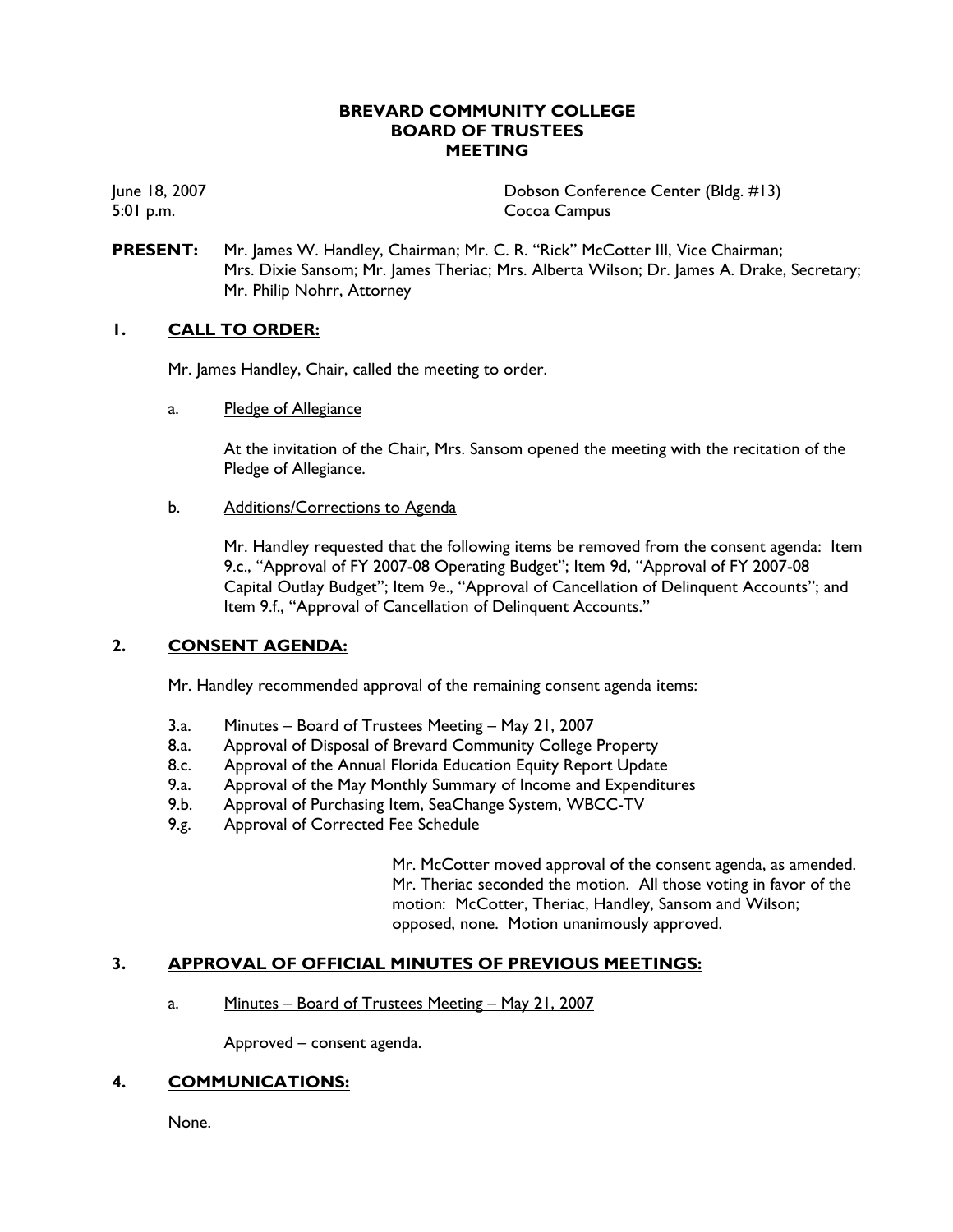Board of Trustees Meeting June 18, 2007 Page -2-

# **5. CITIZEN'S PRESENTATION:**

None.

## **6. CONSTRUCTION AND DEVELOPMENT:**

None.

### **7. OLD BUSINESS:**

a. Report on Pending Legal Actions (Addendum)

None.

### **8. NEW BUSINESS:**

a. Personnel Actions (Addendum)

The Personnel Actions report was presented to the Board for information only; no action was required.

b. Approval of Disposal of Brevard Community College Property (Addendum)

Approved – consent agenda.

c. Approval of the Annual Florida Education Equity Report Update (Addendum)

Approved – consent agenda.

d. Employee Innovation Awards Program

Dr. Drake reported that in response to the Board's request at the October 2006 Workshop, an initiative has been established to recognize and reward staff and faculty creativity and innovation. This initiative was included in the FY 2007-08 budget as the "Bright Ideas" program, but as Dr. Drake suggested, the title may be amended to the "Best Ideas" initiative, in keeping with the "BCC's Best" promotional theme. Dr. Drake also proposed that the awards should be named in honor of James W. Handley as an enduring testament to his leadership of the Board of Trustees. Dr. Drake further reported that although the initiative is currently in the conceptual stage, an ad hoc committee will be formed to propose selection criteria for these awards. It was the consensus of the Board to endorse and encourage this initiative, with updates being given to the Board as they evolve.

e. Request for Future Board Meeting/Workshop Agenda Items

Dr. Drake reported that at Mrs. Wilson's request, a future Workshop will be scheduled regarding the advantages and disadvantages of establishing four-year programs in criticalneed areas at community colleges.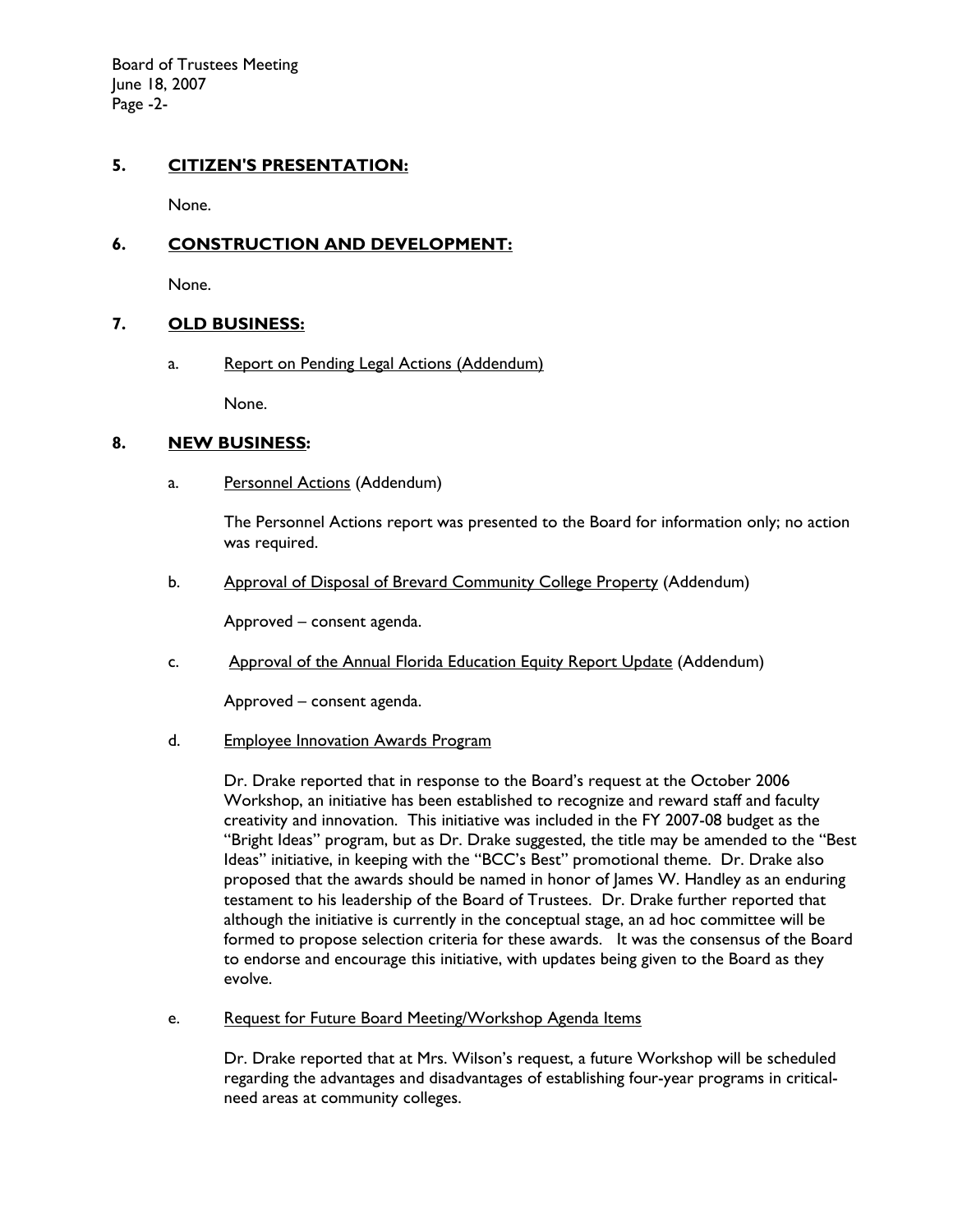## **9. FINANCIAL ACTIONS:**

a. Approval of the May Monthly Summary of Income and Expenditures (Addendum)

Approved – consent agenda.

b. Approval of Purchasing Item, SeaChange System, WBCC-TV (Addendum)

Approved – consent agenda.

c. Approval of FY 2007-08 Operating Budget (Addendum)

 Dr. Drake reported that the proposed operating budget has been designed to support strategic initiatives previously approved by the Board, including increasing staff salaries and remedying any salary disparities that have been verified by the administration. He reported that the budget also includes a one-time withdrawal from the fund balance, which was also approved by the Board. Mr. Mark Cherry reported due to a slight upswing in enrollment, coupled with higher than expected interest earnings, revenues are expected to exceed the approved budget.

> Mr. McCotter moved approval of the FY 2007-08 Operating Budget. Mrs. Wilson seconded the motion. All those voting in favor of the motion – McCotter, Wilson, Handley, Sansom and Theriac; opposed – none. Motion unanimously approved.

d. Approval of FY 2007-08 Capital Outlay Budget (Addendum)

 Mr. Frank Billings reported that PECO funding and surplus funds are being combined to support additional smart classrooms and other upgrades that enhance the learning environment. Surplus funds are also being utilized for scheduled renovations to the Bernard W. Simpkins Fine Arts Center (Bldg. 4) on the Cocoa Campus, and to Building 7 on the Melbourne Campus.

> Mrs. Wilson moved approval of the FY 2007-08 Capital Outlay Budget. Mrs. Sansom seconded the motion. All those voting in favor of the motion: Wilson, Sansom, Handley, McCotter and Theriac; opposed, none. Motion unanimously approved.

e. Approval of FY 2007-08 DSO Operating Budgets (Addendum)

Mr. Nohrr reported that there is no legal requirement that the DSO governing boards must approve their annual budgets prior to the approval of the District Board. Under the Policy Governance provisions adopted by the College, however, it has become customary for the approvals to be obtained in that order. Mr. Nohrr reported that both the BCC Foundation Executive Committee and the King Center Board have approved their FY 2007- 08 budgets, although the Historic Cocoa Village Playhouse Board has not approved their budget at this date, owing to a lack of a quorum at their meeting. Mr. Cherry reported that a decision to delay Board of Trustees approval of the Cocoa Village Playhouse budget could impact recommended salary adjustments.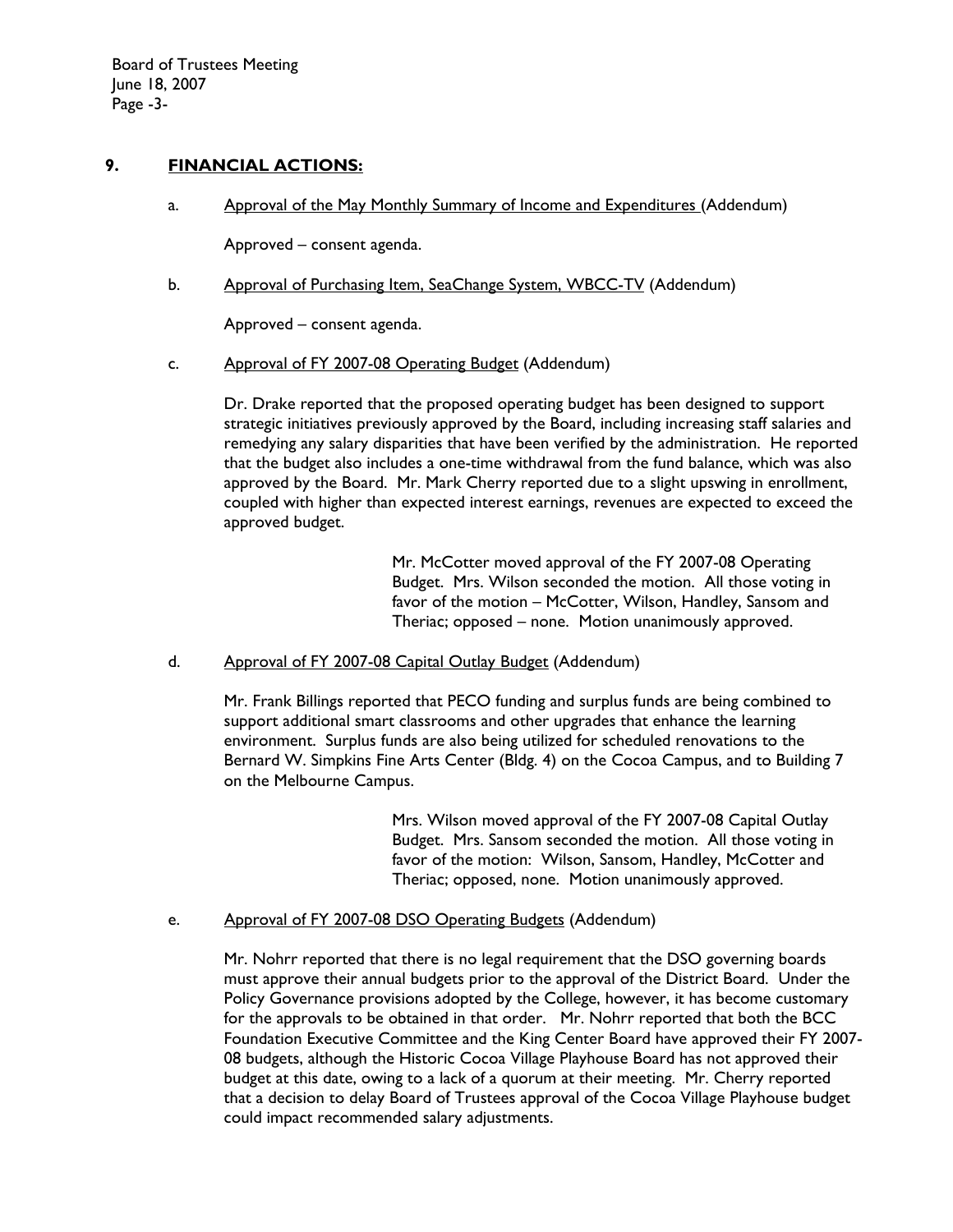Mrs Sansom moved approval of all three DSO Operating Budgets. Mrs. Wilson seconded the motion. All those voting in favor of the motion: Sansom, Wilson, Handley, McCotter and Theriac; opposed, none. Motion unanimously approved.

### f. Approval of Cancellation of Delinquent Accounts (Addendum)

Mr. Cherry reported that the cancellation of these delinquent accounts will not remove the actual debt from any student's individual account. Students who attempt to re-enroll or request official transcripts from the College, however, will be asked to pay the balance due. Mr. Cherry reported that the majority of the debt balances relate to Title IV federal financial aid repayment rules.

> Mr. McCotter moved approval of the cancellation of delinquent accounts. Mr. Theriac seconded the motion. All those voting in favor of the motion: McCotter, Theriac, Handley, Sansom and Wilson; opposed, none. Motion unanimously approved.

g. Approval of Corrected Fee Schedule (Addendum)

Approved – consent agenda.

# **10. REPORT OF THE PRESIDENT:**

Reflecting upon the close of the academic year, Dr. Drake commented that the College community is still coping with the sadness of the passing of former president Thomas E. Gamble, but that with the passage of time the sadness will be supplanted by the evidence of his legacy.

Reflecting upon the status of the Board-approved strategic initiatives for the new fiscal year, Dr. Drake reported that in addition to salary adjustments for exempt and non-exempt full-time staff members, faculty salary increases have been tentatively negotiated between the College and the United Faculty of Florida, pending the approval of their representatives. Dr. Drake expressed the appreciation of the administration for the positive and collaborative assistance provided by UFF-BCC leaders Ms. Judi Schatte and Ms. Laura Dunn.

### **11. MISCELLANEOUS:**

#### a. **July Board of Trustees Meeting**

It was the consensus of the Board that no Board meeting or workshop will be scheduled for the month of July 2007.

b. Transfer of Proceeds from Lowe's

Mr. Nohrr reported the \$300,000 Foundation-account contribution from the Lowe's land purchase has not yet been received; however, the closing is anticipated in the near future. Mr. Nohrr will provide notice to the Board upon receipt of the contribution.